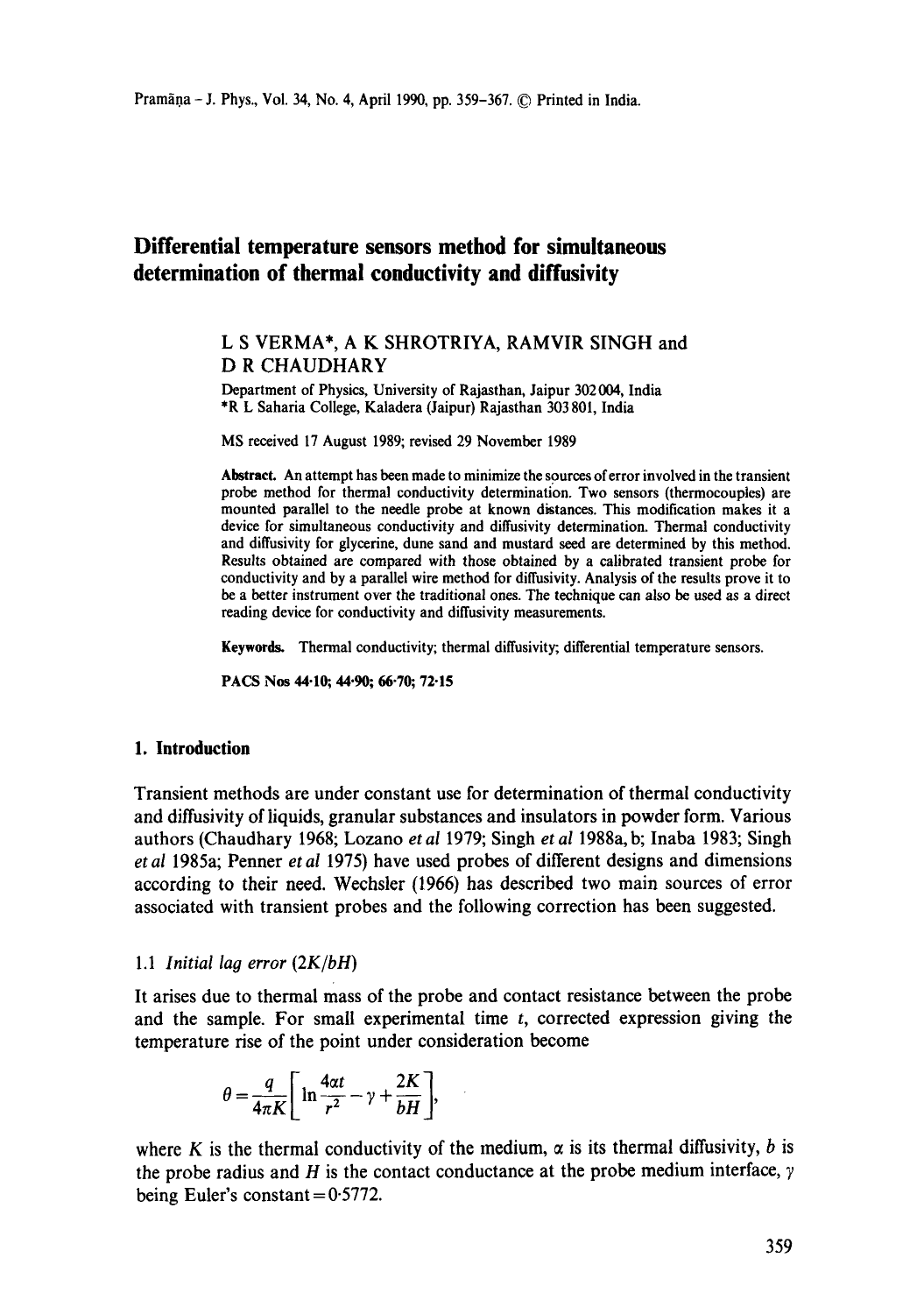### 1.2 *Time correction term*  $(t<sub>c</sub>)$

This is due to the finite time required for heating of the probe mass. This error becomes significant for heavier probes of large diameter. For small experimenal time, a correction term should be considered for precise measurements.

If at any point in the medium the rise in temperature is  $\theta_1$  at time  $t_1$  and  $\theta_2$  at time  $t_2$ , then

$$
(\theta_2 - \theta_1) = \frac{q}{4\pi K} \left[ \ln \frac{t_2 - t_c}{t_1 - t_c} \right].
$$

No such correction term has so far been applied for diffusivity measurements. Authors (Sharma *et al* 1984; Kerrisk 1971) have determined diffusivity of substances by independent experiments, but the need for simultaneous determination of these two coefficients has always been felt for exactness of the sample. Many (Agarwal and Bhandari 1970; Singh *etal* 1985b) have described methods for.simultaneous determination of these coefficients. But no method could gain acceptance because of either complexity of the apparatus involved or larger time duration needed for experiment.

The method  $\epsilon$  resented here determine both the constants simultaneously by a single experiment of short duration (5-6 min). Two temperature sensors (thermocouples) are mounted parallel, diametrically opposite to the needle. This arrangement improves its performance by eliminating the sources of error discussed above.

To test the performance of the probe, proper substances from various material groups were taken and their thermal coefficients were determined. Glycerine was selected to represent liquids. Dune sand (particle size, mesh No. 80-100) and mustard pusa bold (grain size, mesh No. 5-10) were taken from granular substances. Their thermal conductivity and diffusivity were also determined by transient probe and parallel wire method. All the measurements were done under identical conditions.

# 2. **Theory**

When a line source of heat is placed in an inifnite medium, the rise in temperature  $\theta$  at a near point is given by the expression (Chaudhary 1968, Carslaw and Jaeger 1959)

$$
\theta = \frac{q}{2\pi K} \left[ -\frac{\gamma}{2} - \ln \frac{r}{\sqrt{4\alpha t}} + \frac{1}{2} \frac{r^2}{4\alpha t} - \frac{1}{8} \frac{r^4}{(4\alpha t)^2} \right].
$$
 (1)

where  $r$  is the distance of the point from the line source,  $q$ , the power generated per unit length of probe,  $K$  being thermal conductivity of sample,  $\alpha$  being its diffusivity and  $\gamma$  the Euler's constant (= 0.5772). The terms containing third and higher powers of  $(1/t)$  have been neglected.

## 2.1 *Lag error correction*

Considering this correction term the rise in temperature will be

$$
\theta = \frac{q}{2\pi K} \left[ -\frac{\gamma}{2} - \ln \frac{r}{\sqrt{4\alpha t}} + \frac{1}{2} \frac{r^2}{4\alpha t} - \frac{1}{8} \frac{r^4}{(4\alpha t)^2} + \frac{K}{bH} \right].
$$
 (2)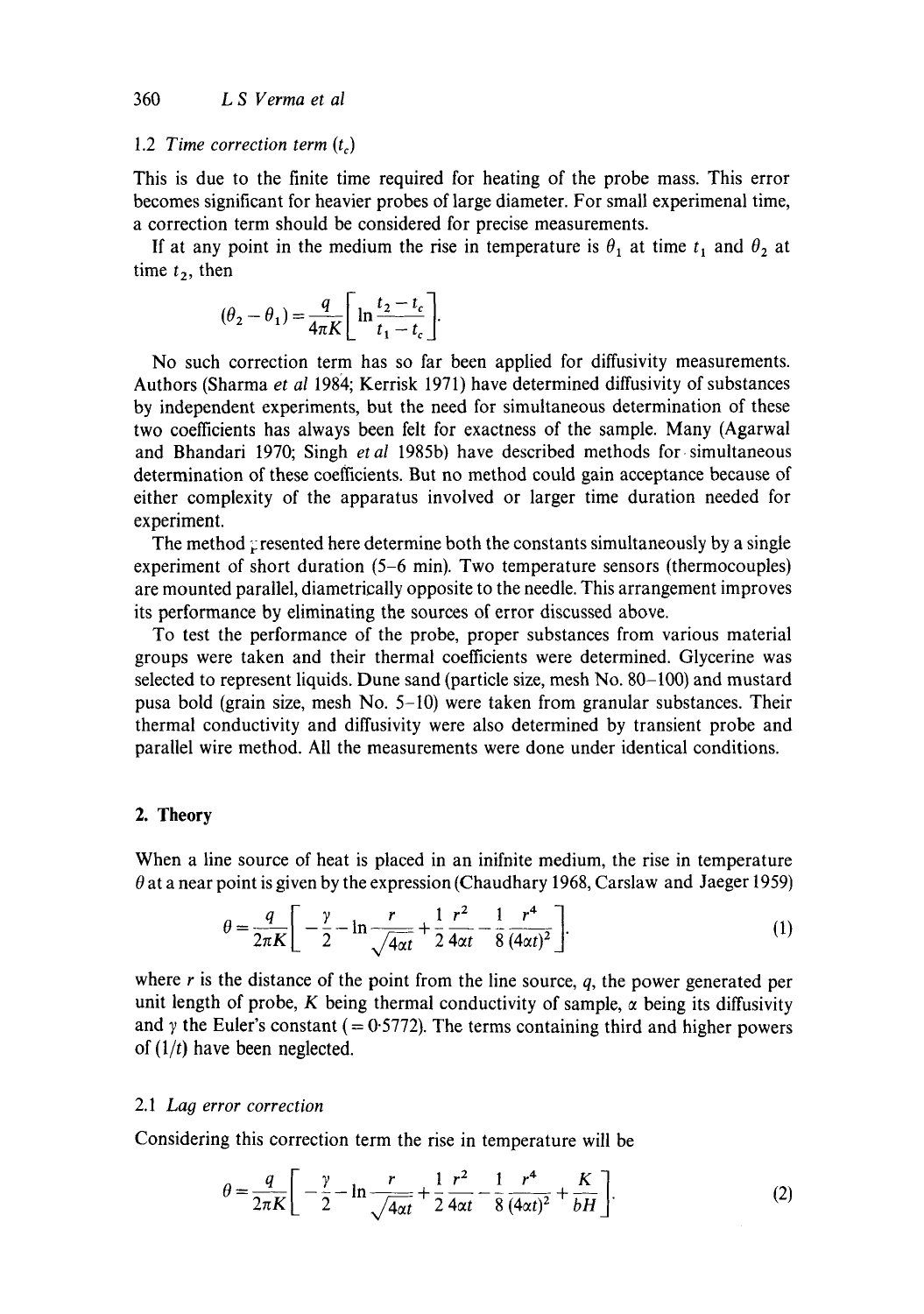Determining the respective rise in temperatures  $\theta_1$  and  $\theta_2$  at same time t, at two near points  $r_1$  and  $r_2$  from the above equation and subtracting the two we get,

$$
(\theta_1 - \theta_2) = \frac{q}{2\pi K} \left[ \ln \left( \frac{r_2}{r_1} \right) - \frac{r_2^2 - r_1^2}{8\alpha} \cdot \frac{1}{t} + \frac{r_2^4 - r_1^4}{128\alpha^2} \cdot \frac{1}{t^2} \right].
$$
 (3)

So the lag error term is eliminated from the final expression.

## 2.2 *Time correction term*  $(t_c)$

This term is to be subracted from the observed time  $t$ , Hence the  $(3)$  becomes

$$
(\theta_1 - \theta_2) = \frac{q}{2\pi K} \left[ \ln \left( \frac{r_2}{r_1} \right) - \frac{r_2^2 - r_1^2}{8\alpha} \cdot \frac{1}{(t - t_c)} + \frac{r_2^4 - r_1^4}{128\alpha^2} \cdot \frac{1}{(t - t_c)^2} \right].
$$

As  $t \gg t_c$ , hence, simplifying and neglecting higher power terms of  $(t_c/t)$  in the above equation we get

$$
(\theta_1 - \theta_2) = \frac{q}{2\pi K} \left[ \ln \left( \frac{r_2}{r_1} \right) - \frac{r_2^2 - r_1^2}{8\alpha} \frac{1}{t} + \frac{r_2^2 - r_1^2}{8\alpha} \left( \frac{r_2^2 + r_1^2}{16\alpha} - t_c \right) \frac{1}{t^2} \right].
$$
 (4)

Here we have retained terms up to second power of  $(1/t)$ . Equation (4) shows that correction term appears in the coefficient of  $(1/t^2)$ . The values of the coefficient can be determined by data fitting technique by a computer.

## 2.3 *Computation of thermal conductivity and diffusivity*

Equation (4) between  $(\theta_1 - \theta_2)$  and reciprocal of time (1/t), represents parabola of the form

$$
y = B_0 + B_1 x + B_2 x^2. \tag{5}
$$

The coefficients  $B_0$ ,  $B_1$ , and  $B_2$  lead to the following expressions for obtaining thermal conductivity and thermal diffusivity

$$
K = \frac{q}{2\pi B_0} \ln\left(\frac{r_2}{r_1}\right) \tag{6}
$$

$$
\alpha = \frac{1}{8} \frac{B_0}{B_1} \frac{(r_2^2 - r_1^2)}{\ln(r_2/r_1)}\tag{7}
$$

$$
\alpha = \frac{1}{16} \frac{B_1}{B_2} (r_2^2 + r_1^2) \tag{8}
$$

$$
\alpha = \frac{1}{8} \left[ \frac{B_0}{B_2} \frac{(r_2^4 - r_1^4)}{2 \ln(r_2/r_1)} \right]^{1/2}.
$$
\n(9)

The correction term  $t_c$  in (4) has been omitted for sake of simplicity while evaluating (8) and (9). Its order can be estimated by the knowledge of constant  $B_1$  and  $B_2$ . It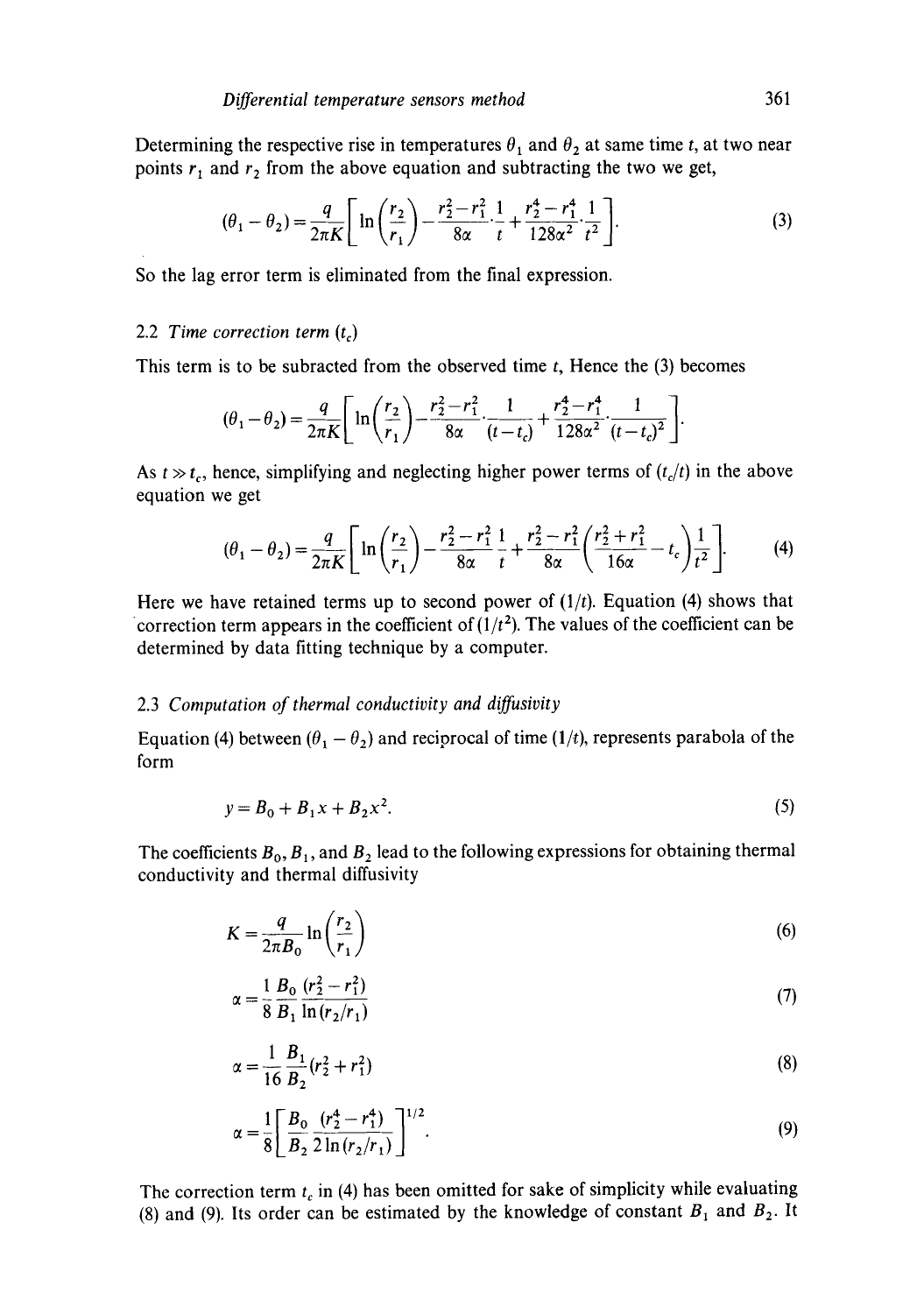comes out to be,

$$
t_c = \frac{(r_2^2 + r_1^2)}{16\alpha} + \left(\frac{B_2}{B_1}\right).
$$

For the probe used for glycerine, correction term comes out to be 5-8 s, whereas the term  $(r_2^2 + r_1^2)/(16\alpha)$  works out to be 25.3 s.

## **3. Fabrication of differential sensor probe**

A hypodermic needle of 13.5 cm long and 2 mm diameter was selected for the purpose. A silk insulated constantan wire (SWG 42) of about 6 times the needle length was taken as the heater of probe. It is made into six folds and wrapped on 13.3cm long insulated copper wire (SWG 32). The ends of the heater wire are connected to heavy copper leads. The junctions are soldered and insulated by a sticking tape. The whole assembly was then pushed inside the needle carefully. Air pockets left if any, were filled by zircona powder and ends of the needle were sealed.

The needle was mounted in the centre of a triangular bakelite plate of side 5 cm each. The ends of the plate were rounded off to remove sharp corners. Two such identical plates were also taken for mounting the sensor assembly. These were supported on 14.5 cm long iron bars, such that distance between them was 13.5 cm. Holes were drilled at the centre for insertion of the needle. The thermocouples are made by soldering constantan wire and steel wire (each SWG 28). Steel wire meant for string musical instruments were selected for the purpose. Such thermocouples could be easily stretched without producing a sag up to 100°C. The thermo emf generated for these thermocouples is 39.45  $\mu$ V/ $\degree$ C, not very much different to that produced by copper constantan thermocouples (40.8  $\mu$ V/°C). Two similar sensors were mounted at distances 0.2 cm and 0.6 cm from the central hole. Their junctions were placed midway between the two plates. The sensors were kept tight by inserting springs in the supporting rods. The needle is then inserted within the assembly and screwed properly. Distance of the thermocouples from the needle is determined accurately by a travelling microscope. In figure 1 the design of the probe is given.



**Figure !.** Design of differentia] temperature sensors probe.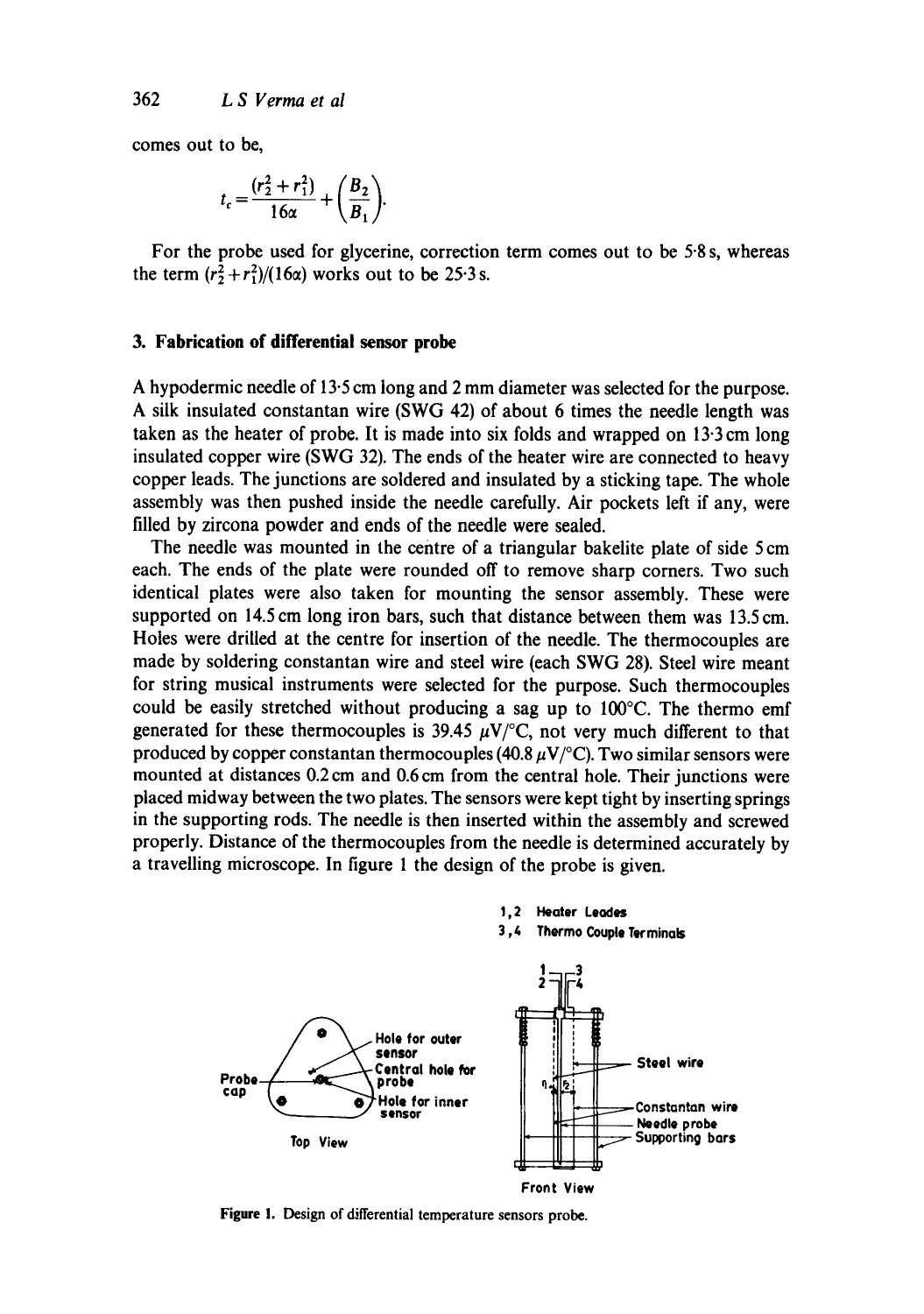

**Figure** 2. Experimental arrangement for conductivity and diffusivity determination.

#### **4. Experimental set-up**

The experimental arrangement consisted of mainly three parts.

#### *4.1 Constant current power supply*

It provides a constant current to the probe heater wire.

## 4.2 *Sample container*

It consists of a cylindrical copper vessel 15.5 cm long and diameter Of 7 cm. It is placed in a chamber maintained at constant temperature. The temperature of the container can be kept constant at a desired value within  $\pm 1$ °C by circulating liquid from a constant temperature bath.

### 4.3 *Temperature measuring unit*

The thermo emf generated at the two ends of thermocouple assembly can be registered by a digital microvoltmeter with an accuracy of 0.1  $\mu$ V. In figure 2 the experimental arrangement is shown schematically.

## **5. Procedure**

After switching on the current in the heater wire, the temperature difterence in the sample at the midpoints of the sensors is noted with time. A plot between reciprocal of time (1/t) and temperature difference  $(\theta_1 - \theta_2)$  will be a parabola<sub>r</sub> Its coefficients are determined by data fitting technique by a personal computer.

Conductivity and diffusivity can be determined by formulae discussed above. The computer programme is designed to display the values of various coefficients, i.e., thermal conductivity and diffusivity directly.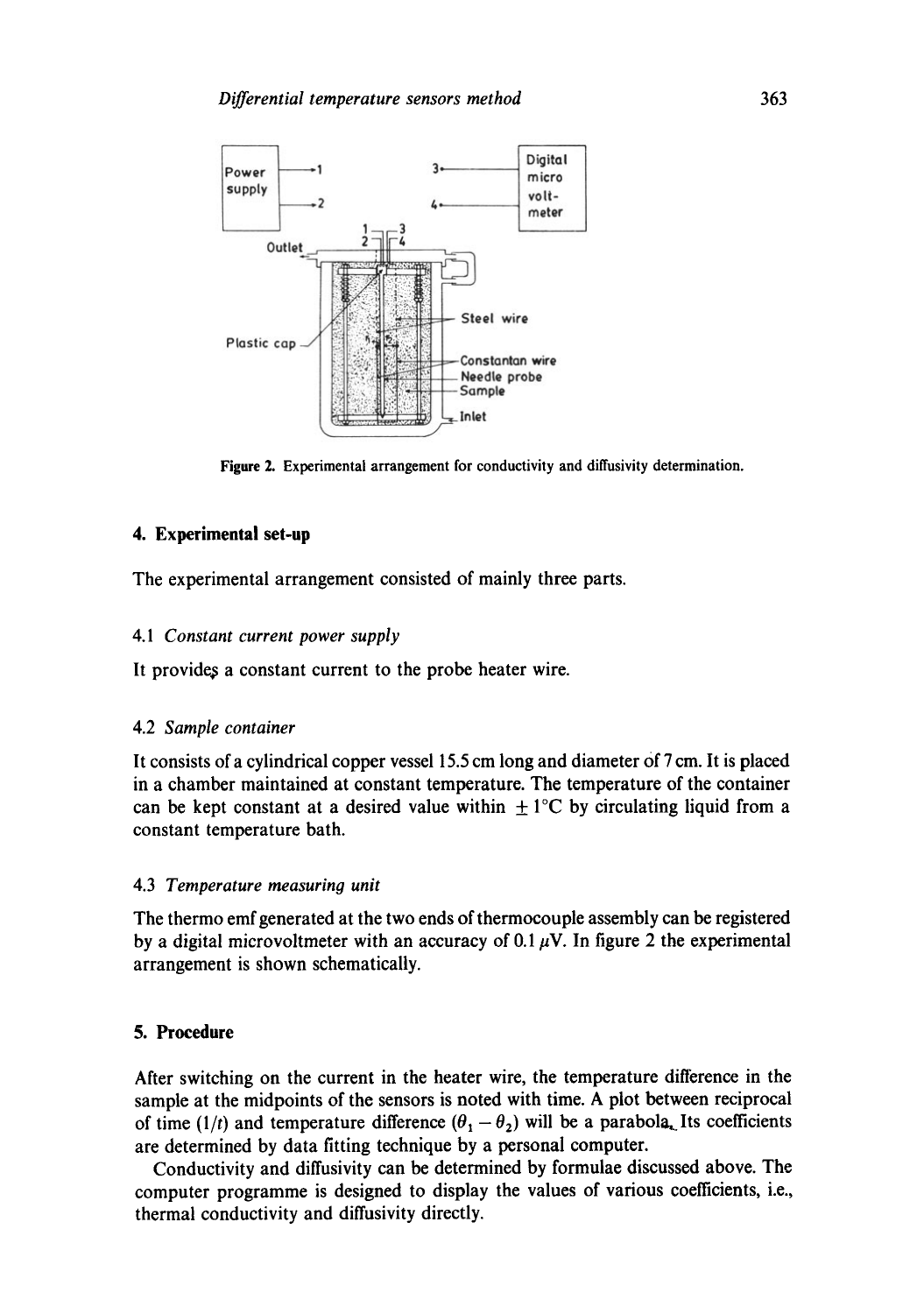## 364 *L S Verma et al*

The experimental arrangement for conductivity determination by transient probe is similar to that used by Singh *et al* (1988b). For diffusivity measurements parallel wire method as described by Sharma *et al* (1984) was used.

# **6. Results and discussion**

Two sets of observations for the samples investigated were taken in the temperature range  $-20^{\circ}$ C to 90<sup>°</sup>C. Equation (6) was used for conductivity determination. For diffusivity measurements any expression represented by (7),(8) and (9) can be used, but (7) was preferred for calculations. Equations (8) and (9) were not used because of the following reasons.

6.1. Both expressions contain  $B_2$ , which is the coefficient of second order term in (1/t). Thus any error in time measurement will have two fold effect on it. It also includes the time correction term, so diffusivity given by these expressions will not be accurate.

6.2. Equation (8) contains the sum of squares of distances  $r_1$  and  $r_2$ . Any error in their measurement will have additive effect on the final result. Similar reasoning rejects (9) which contain fourth power of  $r_1$  and  $r_2$ .

Equation (7) is free from such discrepancies. Moreover here occurrence of squares of  $r_1$  and  $r_2$  is in subtractive mode, so the inaccuracy due to errors involved in measurement of  $r_1$  and  $r_2$  is minimum.

The results of conductivity and diffusivity determination by two methods are shown by graphs in figures 3 and 4, To ascertain the closeness of the results with the mean



|                                  |                     | Differential temp.<br>sensors probe | Transient<br>probe |
|----------------------------------|---------------------|-------------------------------------|--------------------|
|                                  | K Glycerine         |                                     |                    |
| K                                | Dune sand           |                                     |                    |
|                                  | K Mustard pusa bold |                                     |                    |
| Standard deviation for glycerine |                     |                                     |                    |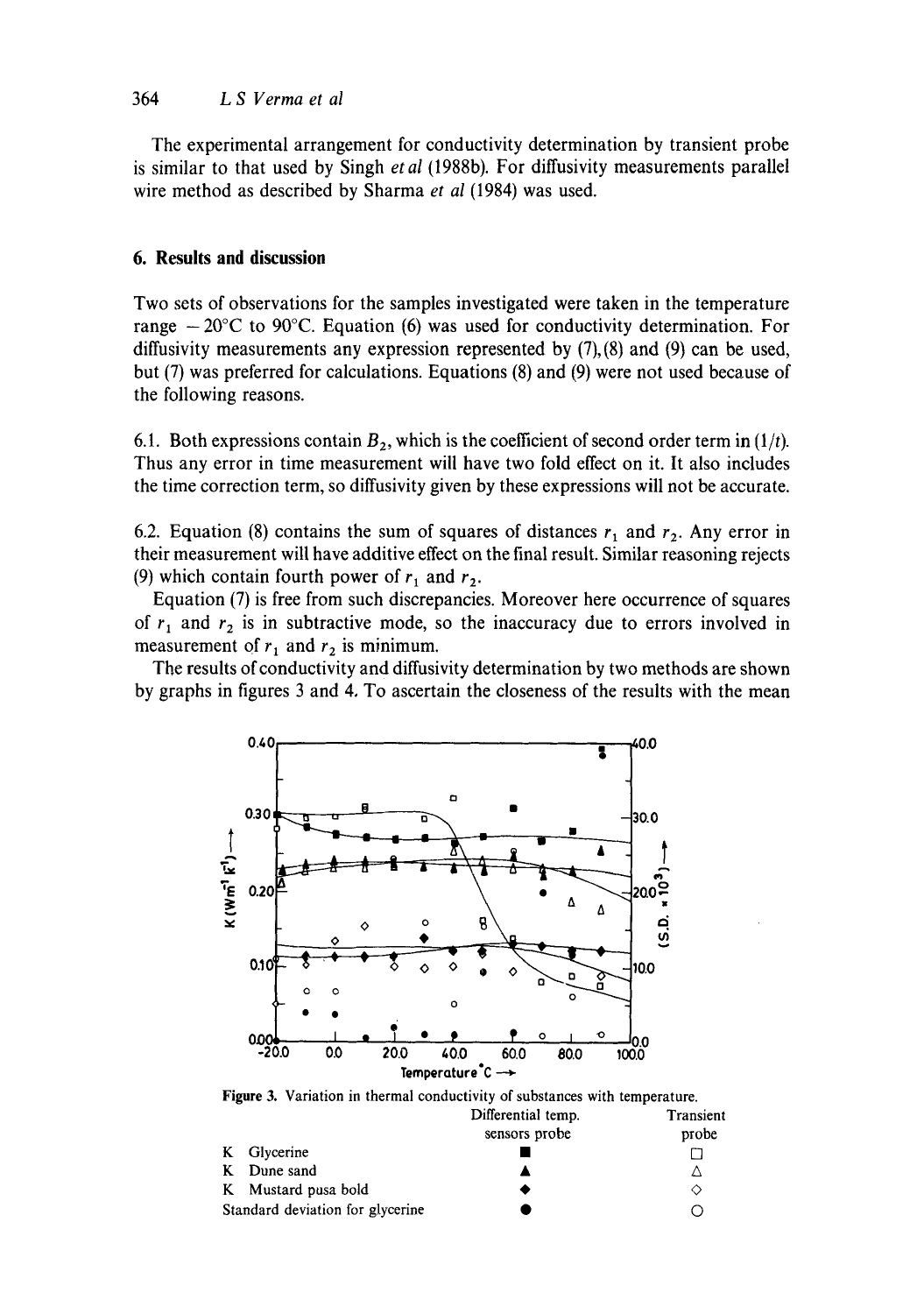

Figure 4. Variation in thermal diffusivity of substances with temperature.

|                                  | Differential temp.<br>sensors probe | Parallel wire<br>method |
|----------------------------------|-------------------------------------|-------------------------|
|                                  |                                     |                         |
| Glycerine                        |                                     |                         |
| Dune sand                        |                                     |                         |
| Mustard pusa bold                |                                     | ◇                       |
| Standard deviation for glycerine |                                     |                         |

values, the standard deviation was also calculated for all the samples. But here on graphs, standard deviation for glycerine alone is depicted, to avoid too much accumulation of points on graphs.

The two graphs show that the values of the respective thermophysical constants determined by differential temperature sensors probe are relatively closer to the expected behaviour of the samples. Moreover the comparison of standard deviation also indicate that the values given by it are nearer to the mean value. The same is found true for other substances also. The following considerations also favour its superiority over the traditional probes.

6.3. Heat transfer by convection and radiation in the proposed technique is minimum. In this method a low heat flux  $(q = I^2 R/L)$  is required for obtaining a measurable rise in temperature between the sensors, where  $R$  is the resistance of the probe heater and L being its length. So a low current  $(I = 45 \text{ mA})$  is needed during an experimental run. This causes a rise in temperature of nearly 3°C in the vicinity of the probe. Whereas in parallel wire method a current  $(I=120 \text{ mA})$  was required to obtain a measurable temperature rise at the sensor. This gives rise to a temperature increase as high as 15°C in the probe surroundings. Luikov (1966) has shown that when temperature difference is small, the transfer of heat by convection and radiation in the pores of the substances is negligibly small in comparison with the heat transfer by conduction. It is evident that, convective and radiative heat transfer in parallel wire method is on higher side which is not desirable. Such errors are minimum in the proposed method.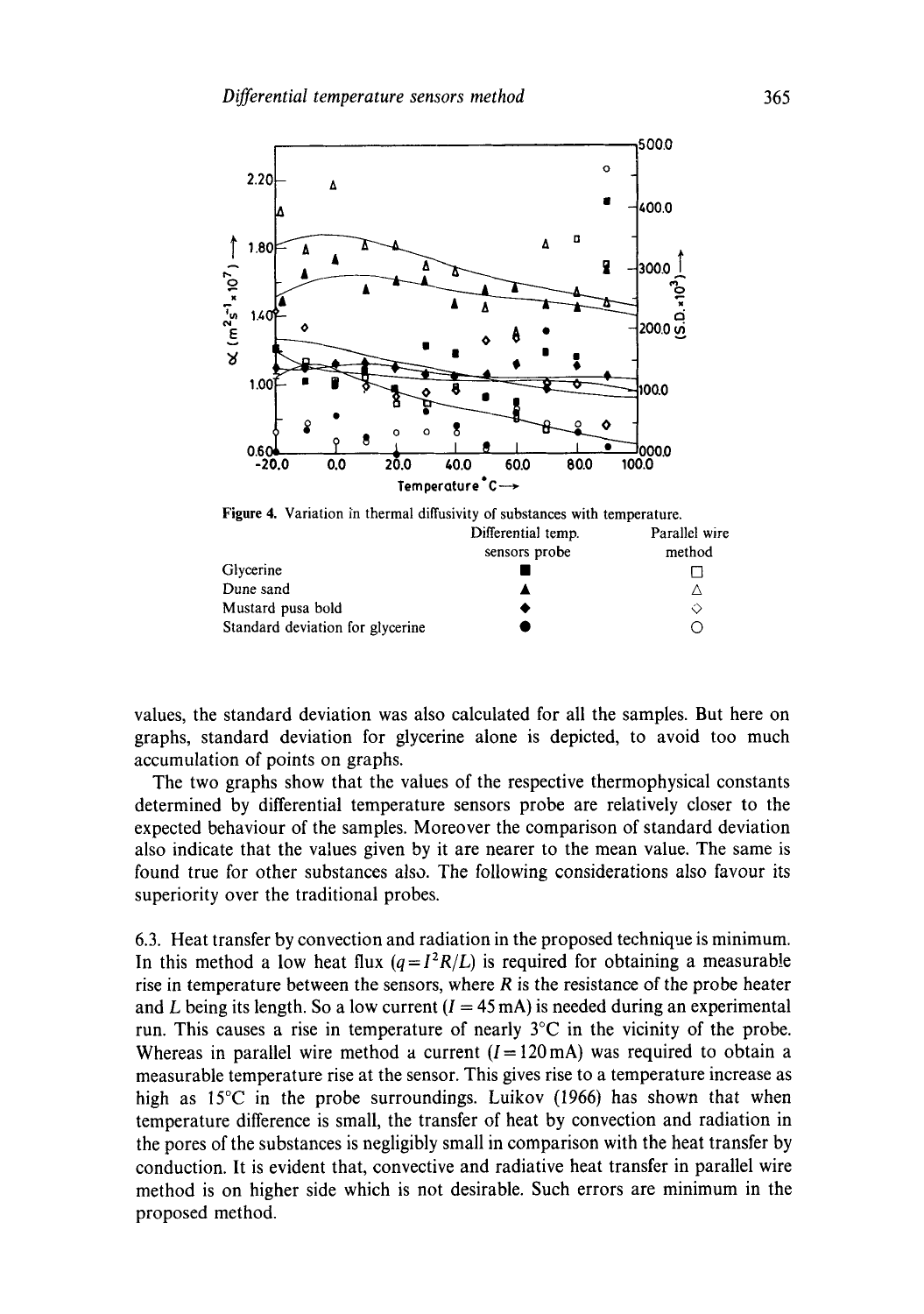# 366 *L S Verma et al*

These errors are reflected in the graphs above 50°C where the plotted points deviate from the normal trend, for the transient probe and parallel wire methods.

6.4. In the present method the temperature difference measured by two sensors never exceed beyond  $2^{\circ}$ C, so the same step microvoltmeter range is needed over the entire temperature range.

6.5. In the literature, much data are not available for diffusivity of substances investigated. The present method can be relied upon for diffusivity measurements. If for a set of observations, sum of error square is least in data fitting, thermal conductivity is precise, then it is likely that value of diffusivity is also precise.

6.6. The present probe with its accessory instruments can be calibrated for direct reading of conductivity and diffusivity.

# **7. Calibration for direct measurement**

# 7.1 *Conductivity determination*

From (3) one finds that for large time, the temperature difference i.e. microvoltmeter reading approaches a constant value (say  $\phi$ ) given by

$$
\phi = \frac{q}{2\pi K} \ln\left(\frac{r_2}{r_1}\right),\,
$$

so for a constant value of current in the heater wire the final reading of microvoltmeter

$$
\phi \propto \frac{1}{K},
$$

so the microvoltmeter can be calibrated for direct measurements.

Experimentally it takes about 7 to 8 min for attainment of almost a constant microvoltmeter reading.

# 7.2 *Diffusivity measurement*

Diffusivity is the property of a substance undergoing transient changes. For reading it directly from the instrument, a time, say 90 s is specified. At such time values, the effect of second order term is almost negligible. Hence the (4) reduces to

$$
(\theta_1 - \theta_2) = \frac{q}{2\pi K} \ln\left(\frac{r_2}{r_1}\right) - \frac{q}{2\pi K} \frac{(r_2^2 - r_1^2)}{720\alpha}
$$

or

$$
\alpha = \frac{p \cdot q}{2\pi K} \cdot \frac{(r_2^2 - r_1^2)}{720} \cdot \left[ \frac{1}{\frac{p \cdot q}{2\pi K} \ln\left(\frac{r_2}{r_1}\right) - \phi} \right],
$$

where  $\phi = (\theta_1 - \theta_2)$  is being measured in  $\mu V$ . p is the calibration constant of